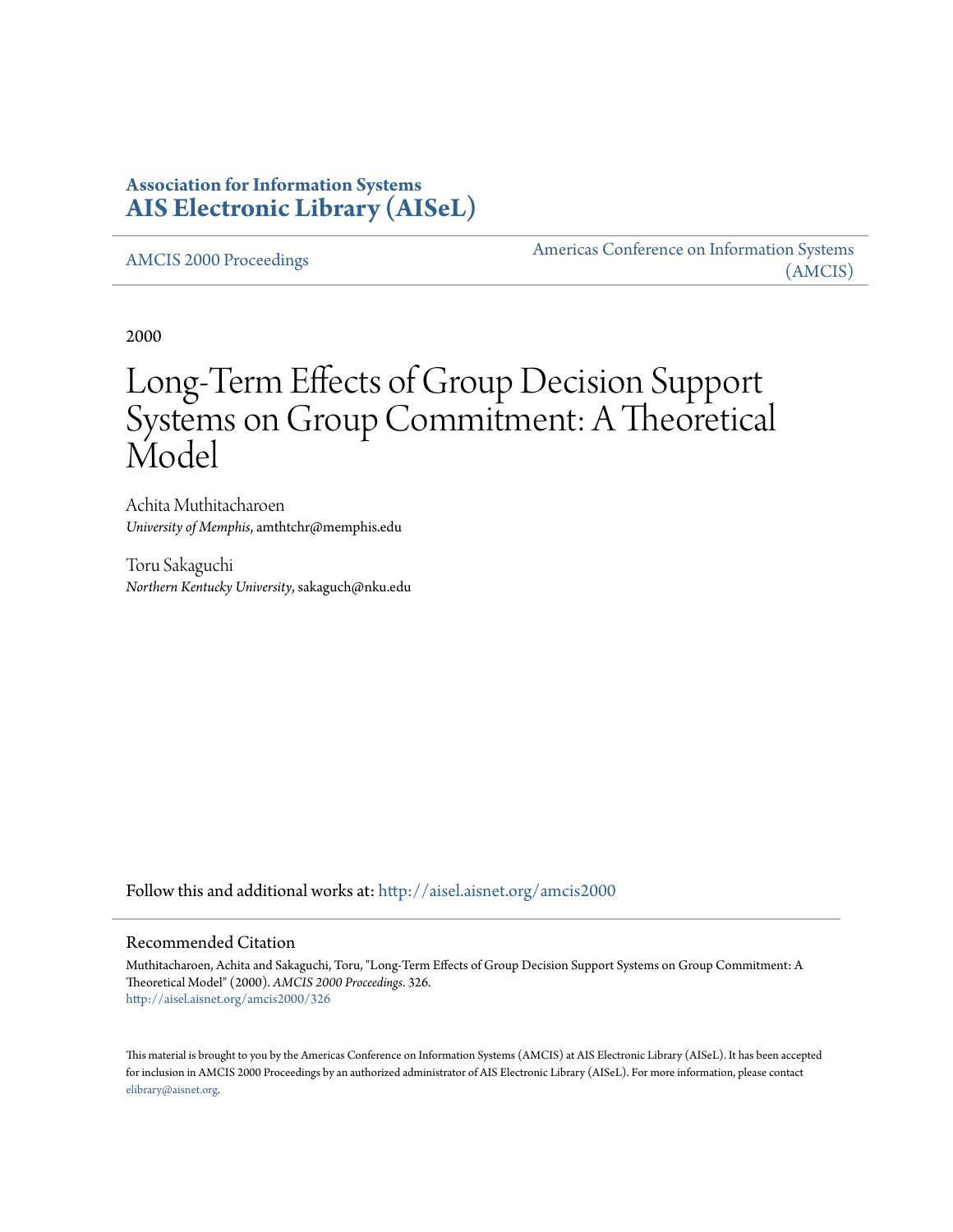# **LONG-TERM EFFECTS OF GROUP DECISION SUPPORT SYSTEMS ON GROUP COMMITMENT: A THEORETICAL MODEL**

Achita (Mi) Muthitacharoen, Fogelman College of Business, The University of Memphis amthtchr@memphis.edu Phone: (901) 678-4189 Toru Sakaguchi, Department of EFIS, College of Business, Northern Kentucky University sakaguch@nku.edu Phone: (606) 572-5318

## **Abstract**

Human knowledge is one of the scarce resources and strategic assets of organization. Turnover in organization has long been one of the major problems that most organizations are facing. Commitment is found to be a critical factor to sustain organizations' competitive advantages. The organizational commitment is derived from group commitment within a particular organization. This paper introduces long-term variable (group commitment) of using GDSS and proposes a long-term effect of GDSS on group commitment. Socialization theory and team theory are used to explain the theoretical background underlying the model.

#### **Introduction**

Human knowledge is one of the scarce resources and strategic assets of organization (Volberda, 1999). The turnover in organization has long been one of the major problems that most organizations are facing. Several efforts have been taken in order to preserve the human knowledge and expertise. One of which is the use of the expert system in organization (Luconi et al, 1986). However, such attempt is the back-end approach where the problem is solved without considering the real cause. Literature suggests that the real cause or reason for losing human expertise mainly emanates from lack of commitment in organization. Employee's commitment is important, since it reduces the turn over rate (Sethi et al, 1999). The front-end approach should be taken by enhancing the commitment in organization.

Commitment is found to be a critical factor to sustain organizations' competitive advantages. The real organizational commitment can be derived from the group commitment within a particular organization. People who feel attached to the group are likely to be committed to the organization. A group can be formed within and across the departments of the organization. In addition, the commitment within a group is significantly escalated by the initial group performance (McLean, Smits, and Tanner, 1991). GDSS is one of the technologies currently employed to increase the performance of a group, and it has been one of the important issues in IS/IT area.

The past studies have shown how beneficial a GDSS is to group-decision-making processes (Lucas, 1997; Pinsonneault and Kraemer, 1989). However, most of the past studies seek to explain the impact of GDSS in short-term perspective. Effects of GDSS are investigated within one task. Examples of the short-term variables include decision quality, time reduction, confidence, and the number of alternatives. The long-term variable (group commitment) of using GDSS should be urgently examined. Few GDSS studies articulate the commitment variable but it is referred to a member's commitment to group's decision or group task (Herschel and Andrews, 1993; Gear et al, 1999), which is not the commitment to the group itself. This study attempts to explain how GDSS affects one member's commitment to the others in a group, or the group itself. One study (Pinsonneault and Kraemer, 1989) was found articulating the willingness to work in the group in the future, which is the closest to group commitment. However, there is no study found articulating how GDSS affects group commitment in detail, although such variable is critical to an organization's survival.

The primary objective of this study is to propose a long-term effect of GDSS on a group commitment. The model proposed herein this study strives to explain the direct and indirect effect that GDSS has on group commitment, a long-term variable of GDSS. Socialization theory and team theory are used to explain the theoretical background underlying the model.

# **Literature Review**

Group decision support systems (GDSS) are computer technologies designed as a tool to improve the effectiveness and efficiency of group meetings involving problem solving and decision making (Huber, 1982). The purpose of using GDSS is to improve the process of group decision-making by eliminating common communication barrier and providing techniques for structuring decision analysis (DeSanctis and Gallupe, 1987; Huber, 1982). GDSS offers two main functions to the users. They are task-oriented functions and social-oriented functions. Past research has paid significant attention to the taskoriented functions. Task-oriented functions are the function that serves the main objective of group formation. Such objectives include problem solving,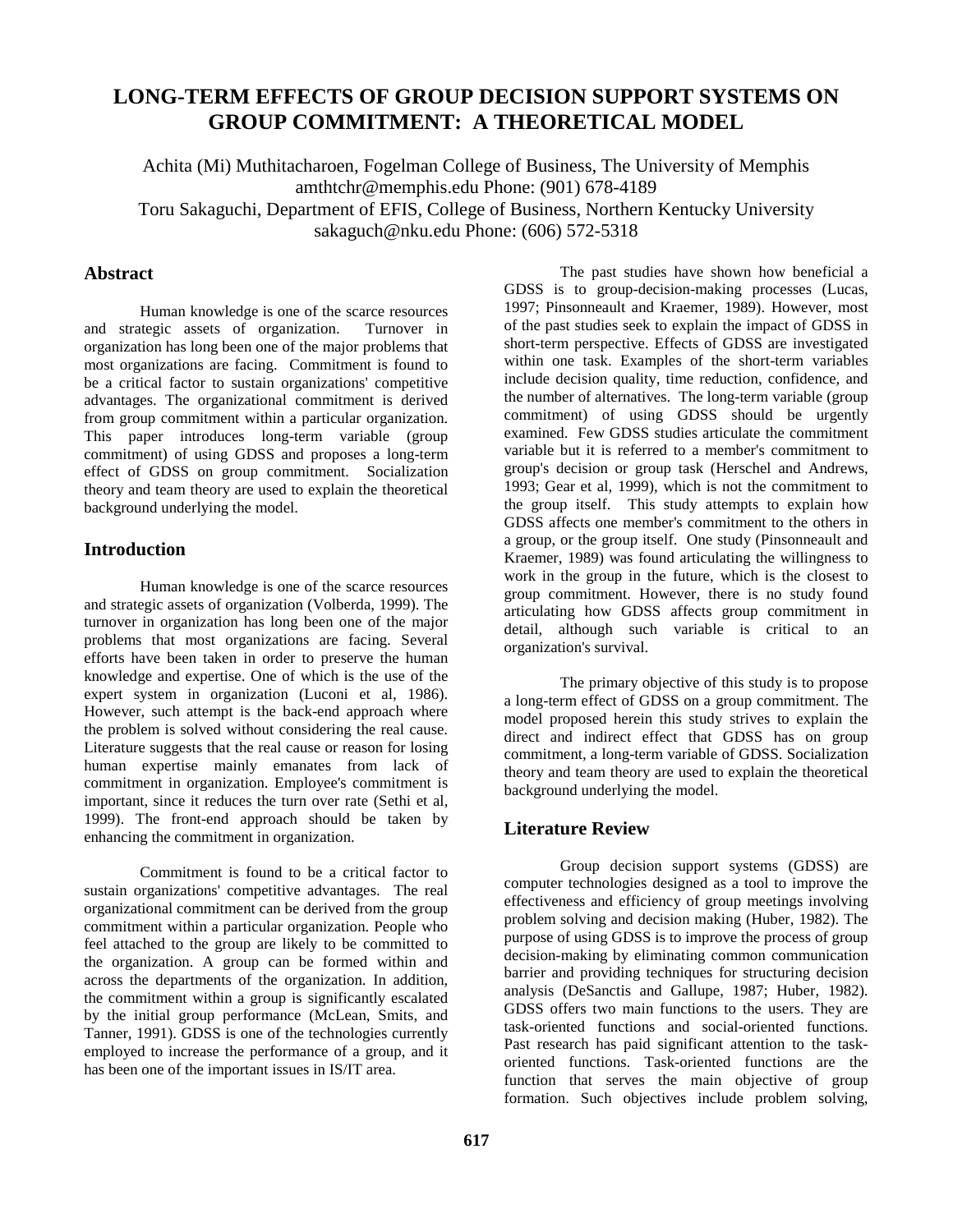planning, and negotiation, etc. The examples of taskoriented functions are anonymous conversation, electronic voting, etc. Social-oriented functions serve the need of group socialization. The example of social-oriented function is the electronic coffee break (Turoff and Hiltz, 1982). Another example is the smoking call developed at the Indiana University (DeSanctis and Gallupe, 1987). DeSanctis and Gallupe (1987) claimed that GDSS should aim to support both social need and task activities in a group. However, the same study raised the anticipation of having task-oriented functions dominate social-oriented functions in GDSS environment.

Nour and Yen (1992) also posited that the task to be supported by the GDSS should not be viewed as a specific or one-time task. Such notion raises the concept of continuality of group existence. In other words, a group is formed in organization to accomplish more than one task or one project. Then it is important that the group members should be willing to work within the group again. Such feeling is a long-term variable and is labeled as the group commitment in our study. However, most GDSS studies to date have focused on the short-term variables, including, decision quality, acceptance, satisfaction, confidence, etc. (Lam, 1997, DeSanctis and Gallupe, 1987; Pinsonneault and Kraemer, 1989, Rao and Jarvenpaa, 1991). For example, Rao and Jarvenpaa (1991) investigated short-term effects of GDSS with three contingency factors. One such factor is characteristics of tasks. The study considered the characteristics of task as a bipolar variable, being creative task or choice tasks. It was asserted that creative task called for a greater examination of alternative solutions than choice type of tasks did. In addition, it was predicted that the performance in creative tasks would be improved by anonymous communication. In fact, one of their proposition was "anonymous communications will be more effective for creative tasks than for choice tasks." In other words, the creative tasks have a greater need of anonymity than the choice tasks do.

Group commitment shows several promising benefits to organization. Both descriptive and empirical studies have demonstrated the benefits of group commitment in term of conflict reduction, willingness to help co-worker, and productivity improvement (Minkes and Gear, 1994, Bishop and Scott, 1997). In addition, group commitment will enhance the commitment to the organization as well. The commitment to organization is found to have negative influence on the intention to quit or enhance the need to remain in organization (Bishop and Scott, 1997). Most studies of commitment variable were in the organizational context. Few were done in a smaller context, a group of worker. In the organizational context, the commitment is defined as the motivational ties that employees develop to their organizations (Zmud and McLaughlin, 1989). Consequently, group commitment should refer to the motivational ties that the members develop to their groups. In order to develop a systematic approach for examining the group commitment variable, both short-term and long-term variables from GDSS, have to be connected.

When group commitment is used, one theory would shed light on the issues. Team theory is a comprehensive model of organizational decision and control (Marschak and Radner, 1972). Team theory posits that the group congruence is important for the group commitment, and it is defined as the degree to which the vested interests of individual team members are compatible with the group goal (Briggs, 1994). Therefore, in order to solve such a conflict in a group, the organization's rewarding system should be taken into account.

Another aspect of group commitment is the mode of communication. Encouraging communication that involves the group member's feeling is important for member's acceptance of the solution and with group member feelings to work together in the future (Miner, 1979). The cohesiveness and mutual feeling of group members can easily occur when the members have faceto-face interaction. This is the product derived from the traditional socialization in a group. Socialization theory implies that face-to-face communication is important. In addition, a study of online meeting emphasizes that the face-to-face communication is of value in terms of group cohesiveness (Kerr, E.B., 1986). Therefore, it might be articulated that having face-to-face communication is necessary to enhance the group commitment, yet it will potentially compromise the anonymity offered by GDSS. The subsequent section will delineate how the research model is developed based on the team and socialization theories.

# **Proposed Model and Propositions**

While task-oriented functions influence the short-term variables in teamwork environment, socialoriented functions influence both short-term and longterm variables. This argument calls for the combination of long-term and short-term variables together to investigate the longitudinal effect of GDSS. Possible short-term variables are time reduction, decision accuracy, decision satisfaction, etc. However, it is not our intention, to incorporate the comprehensive list of such variables in this model, since our focus in the study is long-term variables. The following is the proposed model of our research to present how functions of GDSS and group performance affect the group commitment.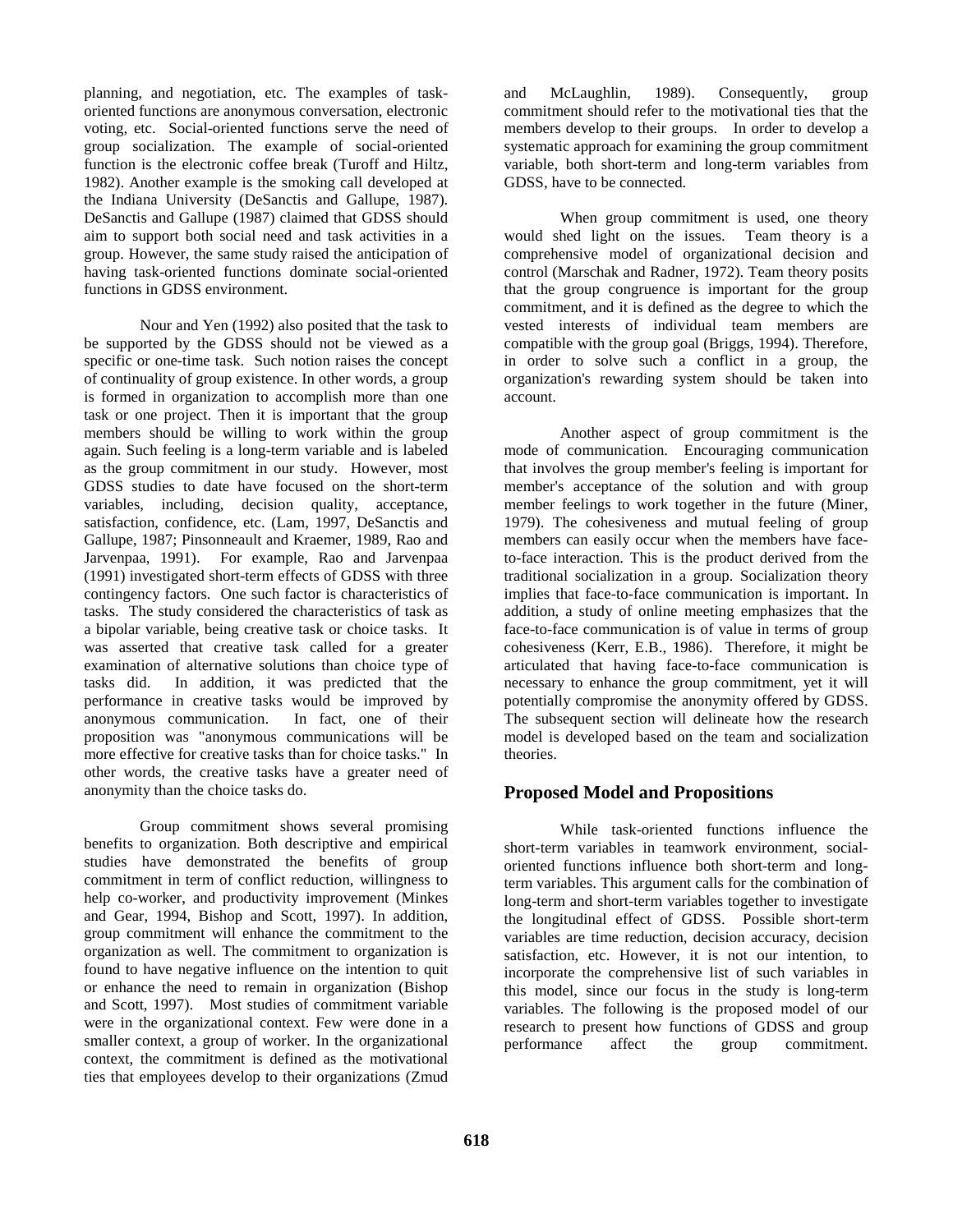

**Figure 1: A Theoretical Model of GDSS Impact on Group Commitment**

From the above model, the research proposition can be generated. As mentioned earlier, the short-term and long-term effect from GDSS needs to be interconnected in order to examine the GDSS effect of group commitment systematically. The above model demonstrates how the short-term variables are connected to the long-term variables, rendering to understanding of direct and indirect effect of GDSS on group commitment. The propositions are categorized into three major groups. The first group of propositions delineates the relationship between the functions offered by GDSS and initial group performance (Short-term perspective). The second group elicits the direct effect of support from GDSS to group commitment (Long-term perspective). The third group examine the indirect effect of support form GDSS to the group commitment, which is another proposition for longterm perspective in this study. They are presented as follows.

In our study, we employ the two important underlying factors in the group commitment variable. They are group cohesiveness and intra-group conflict. Group cohesiveness is defined as the attraction between members in a group and it is a meaningful factor to encourage cooperation (Sweeney and Lee, 1999). Intragroup conflict is defined as the disagreement among the group members. Both group cohesiveness and intra-group conflict have the significant impact on group commitment (Jaffe and Scott, 1998, Porter and Lilly, 1996, George and Bettenhausen, 1990). The intra-group conflicts mostly emanate from the conflicts between individual values and group values (Jaffe and Scott, 1998). Therefore, the team theory will play the underlying role in the model.

#### *The Relationship between Functions from GDSS and Initial Group Performance*

Task-oriented functions have been suggested to have positive influence to the group performance. However, social-oriented functions yield the opposite outcomes. Since social-oriented functions are related to the non-task conversation, it is expected to reduce the task performance (Shaw, 1981). Additionally, social-oriented functions require some face-to-face communication, and therefore, have a detrimental effect on the anonymity characteristics offered by the task-oriented functions of GDSS. This can explain why the benefit of anonymity decreases, as the group members work together over a period of time. It is because group members get acquainted to one another and are able to identify the source of idea, rendering the lower participation in a group meeting. This leads to the following proposition.

> *Proposition 1: Unlike the task-oriented functions, the social-oriented functions have a negative influence on the initial group performance.*

According to Rao and Jarvenpaa (1991), the creative tasks have a greater need of anonymity than the choice tasks do. Since the social-oriented functions of GDSS have debilitating effect on the anonymity, it is likely that the negative influence of social-oriented function will be larger in creative task. Hence, the task characteristics should be taken into consideration of the model development. Task characteristics act as the moderator in the relationship between support from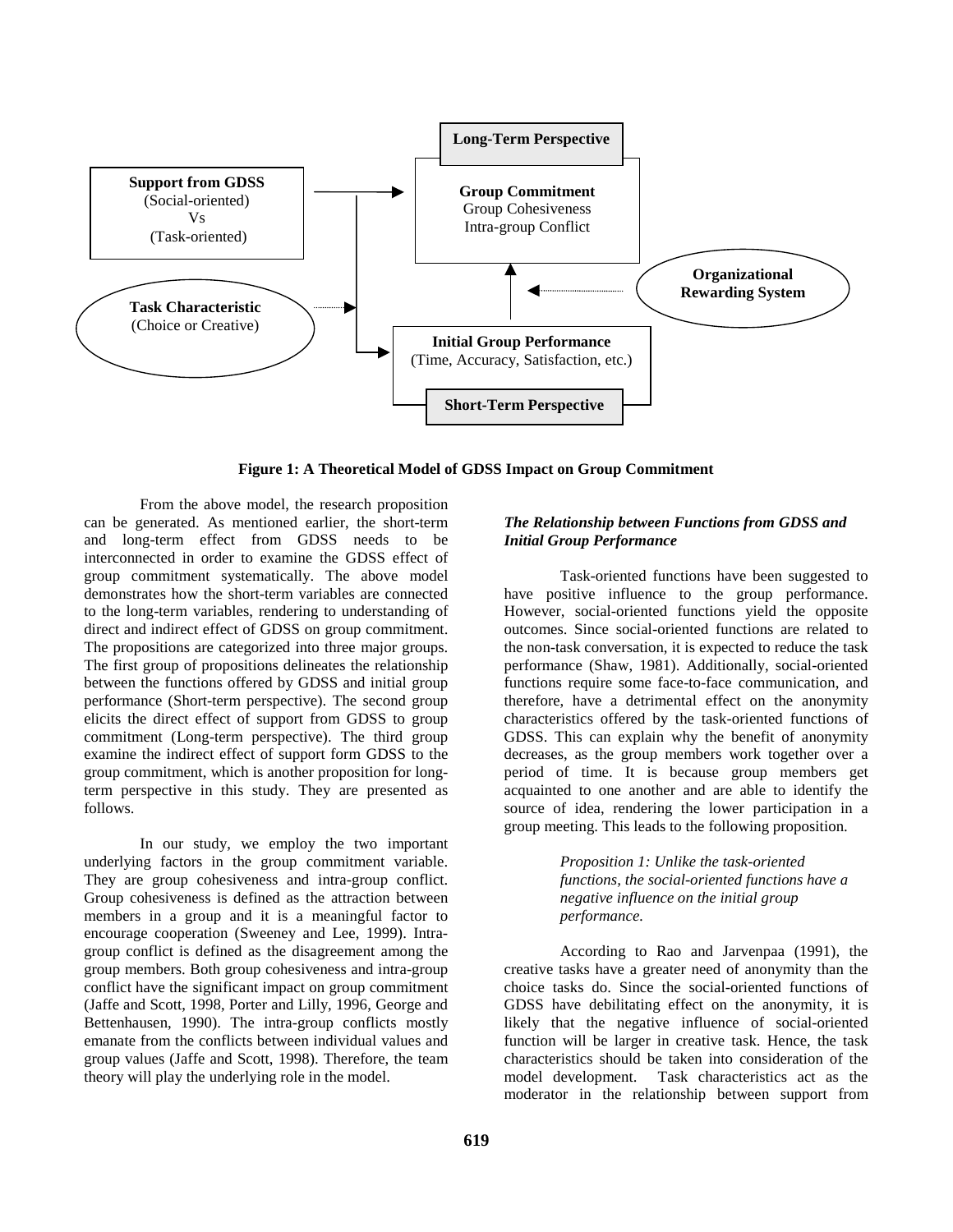GDSS and initial group performance, which leads to the next proposition.

> Proposition 2*: The negative influence of socialoriented function will be larger in creative task than it is in the choice task.*

Proposition 1 explains the factors that have the influence on the short-term variable. On the other hand, such factors have the impact on the long -term variable, group commitment, as well. The impact can be both direct and indirect. The direct impact of such factors is presented below.

#### *The Direct Effect of GDSS Support on Group Commitment*

One of the functions that a GDSS offers to group work is the social-oriented function. The examples are the electronic coffee break and smoking call. The major objective of this function is to allow the group member to get acquainted to the others. Such objective requires the face-to-face communication and may reduce anonymity offered by the task-oriented functions, resulting in decreasing in group performance. However, the socialoriented functions have the positive influence to stress reduction and job satisfaction. Face-to-face communication allows the process of socialization in groups to take place. Socialization was found to have a significant impact on group commitment. It is also found that socialization had influence on the two factors in group commitment variables, group cohesiveness and intra-group conflict (Young and Lundberg, 1996; George and Bettenhausen, 1990). In terms of task-oriented function, Rutter and Robinson (1981) posited that social cues are lost when people do not meet in the same room (Cuelessness). Consequently, the task-oriented function should have a negative effect on the group commitment. The propositions of the two factors are presented below.

> *Proposition 3: Unlike the task-oriented function, the social-oriented functions in GDSS have a positive influence on group cohesiveness.*

> *Proposition 4: Unlike the task-oriented function, the social-oriented functions in GDSS have a negative influence on intra-group conflict.*

The third group of propositions explains the indirect effect of social-oriented functions of GDSS on the group commitment. The indirect effect is through the group initial performance.

#### *Indirect Effect of Supports of GDSS to Group Commitment*

Studies suggest that decision history potentially dominates the conflict-resolution process in a group (Corfman and Lehmann, 1987; Ashforth and Saks, 1996). In addition, initial work performance creates a feeling of responsibility and then the likelihood that lasting commitment will evolve (McLean, Smits, and Tanner, 1991). Group initial performance is also considered as a part of group initial experience, and it influences the group commitment as well. Therefore, the group's initial performance should affect both intra-group conflict and group cohesiveness, which leads to the following proposition.

#### *Proposition 5: Initial group performance acts as the mediator in the relationship between the support from GDSS and group commitment*

The reward system is found to have a significant role for maintaining the commitment in groups (Acampora and Boissoneau, 1994). It is articulated that the rewarding system should be based on not only the individual performance but also on the group performance as well. In addition, it is said that the reward system should not only be based on the performance but also on the participation of member (Acampora and Boissoneau, 1994). Such approach will facilitate the group commitment. Therefor, the rewarding system that is based on the performance and individual incentive will have a negative influence on group commitment, while the rewarding system that is based on the combination of performance, member's participation, individual incentives, and group incentive will escalate the group commitment from the use of GDSS (Shirani, Aiken, and Paolilo, 1998; Sweeney and Lee, 1999). This leads to the last proposition in this study.

> *Proposition 6: Organizational rewarding system acts as the moderator in the path relationship from the initial group performance and group commitment.*

# **Future Research**

Both short-term and long-term variables should be combined here. GDSS should not only offer the functions that support the group task only, it should offer the functions that satisfy the social needs of group member as well. Moreover, GDSS should also focus on how to help organization build a team. In order to build a team successfully literature suggests that group importance, group purpose, group identity, group tasks, group potency and member relationship should be well addressed and clarified (Zmud and McLaughlin, 1989). Those elements will help enhance the group commitment.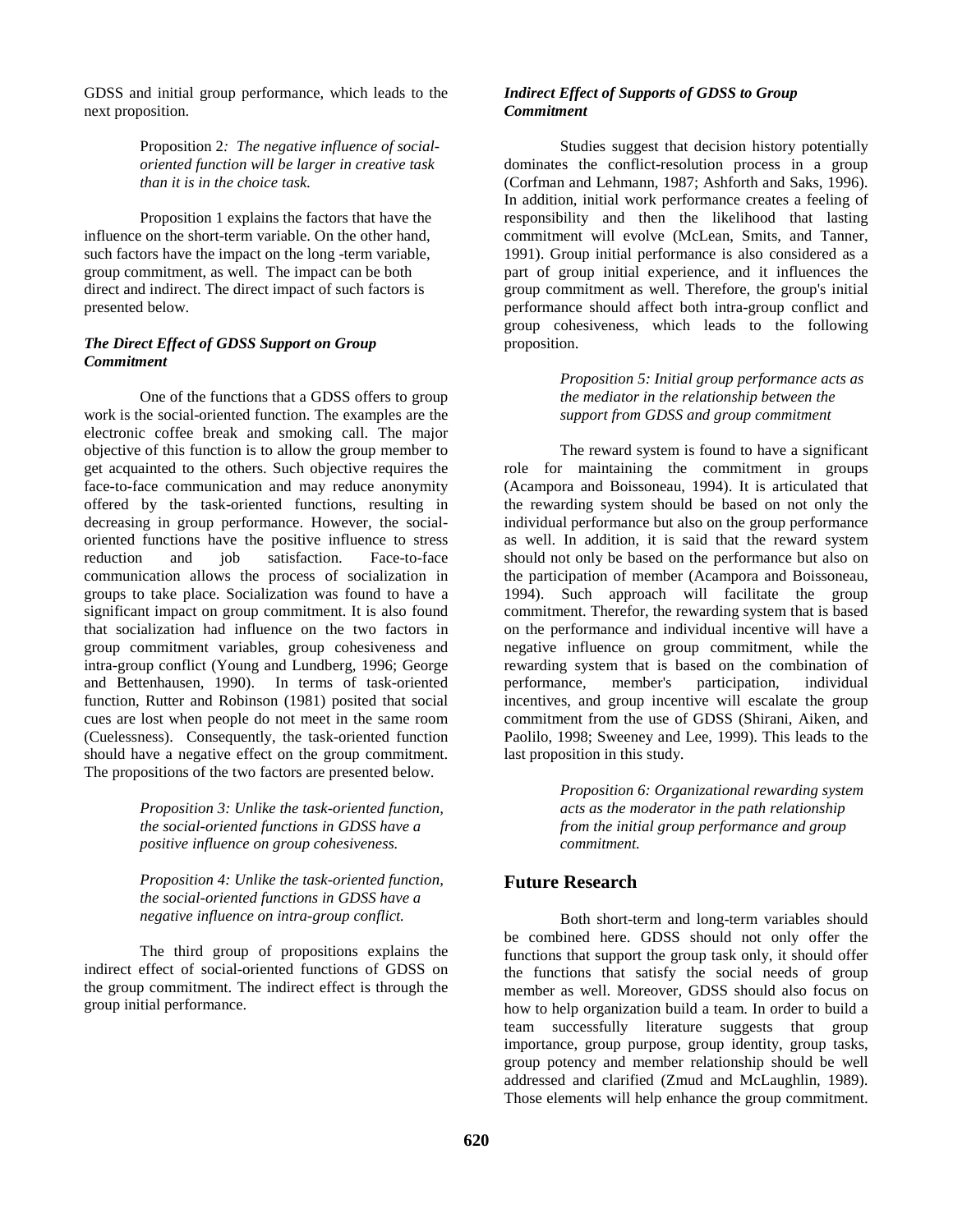In addition, the team commitment factors, including regular interaction, shared goals, and cooperation (Sweeney and Lee, 1999) should be supported via the use of GDSS as well.

Future research should focus on both short-term and long-term variables of GDSS. The experimental design, one of the most employed for GDSS study, should examine how these two variables are interrelated. By allowing the subject in the future study to change the group over the period of study, the future research can scrutinize the effect of group commitment clearly. We encourage the future research to investigate the effects of task characteristics and organizational rewarding system on both short-term and long-term variables. Last but not least, the other external factors, such as the leader characteristics in a group, group hierarchy, etc. should be incorporated in the future model as well.

## **Conclusion**

GDSS is not a new assistant tool in decisionmaking process. However, it provides a wide range of utilities for decision-makers and can easily team up with other new technologies, such as the Internet for distributed collaborative work. It seems that GDSS will continue to be the trend for main research areas in the foreseeable future. However, it has been very difficult to prove that GDSS is useful without thinking of the longterm benefits of GDSS. This paper has two major contributions. First, this paper opened a venue for another possibility of GDSS benefits, namely a positive influence on group commitment, which in turn will enhance the organizational performance. Second, for researchers, the new model of GDSS provides a starting point for future discussion in this area, especially those involving a longitudinal study of group commitment.

## **References**

Acampora, A.J. and Boisssoneau, R. " Nonconventional Compensation Systems for Service Organizations," Journal of Professional Services Marketing (11:1), 1994, pp. 161-171.

Ashforth, B.E. and Saks, A.M. "Socialization Tactics: Longitudinal Effects on Newcomer Adjustment," Academy of Management Journal (39:1), February 1996, pp. 149-178.

Becker, T.E. and Billing, R.S. "Profiles of Commitment: An Empirical Test," Journal of Organizational Behavior (14:2), March 1993, pp. 177-190.

Bishop, J.M. and Scott, K.D. "How Commitment Affects Team Performance," *HRMagazine* (42:2), February 1997, pp. 107-111.

Briggs, R.O. "The Team Theory of Group Productivity and Its Application to the Development and Testing of Electronic Group Technology," *Unpublished Doctoral Dissertation*, University of Arizona, 1994.

Brunsson, N. The Irrational Organization: Irrationality as a Basis for Organizational Action and Change, New York; John Wiley & Sons, 1985.

Corfman, K.P. and Lehmann, D.R. "Models of Cooperative Group Decision-Making and Relative Influence: An Experimental Investigation of Family Purchase Decisions," Journal of Consumer Research (14:1), June 1987, pp. 1-12.

DeSanctis, G. and Gallupe, R.B. "A Foundation for the Study of Group Decision Support Systems," *Management Science* (33:5), May 1987, pp. 589-609.

Gear, A.E., Minkes, A.L., and Read, M.J. "On Interactive Communication and Decision Making," *International Journal of Technology Management* (17:1-2), 1999, pp. 208-222.

George, J.M. and Bettenhausen, K. "Understanding Prosocial Behavior, Sales Performance, and Turnover: A Group-Level Analysis in a Service Context," Journal of Applied Psychology (75:6), December 1990, pp. 698-709.

Herschel, R.T. and Andrews, P.H. "Empowering Employees in Group Work," *Information Strategy* (9:3), Spring 1993, pp. 36-42.

Huber, G.P. "Group Decision Support Systems as Aids in the Use of Structured Group Management Techniques," *The Second International Conference of Decision Support Systems*, San Francisco, 1982, pp. 96-108.

Jaffe, D.T. and Scott, C.D. "How to Link Personal Values with Team Values," *Training & Development* (52:3), March, 1998, pp.24-30.

Kerr, E.B. "Electronic Leadership: A Guide to Moderating Online Conferences," IEEE Transactions on Professional Communication (PC29:1), March 1986, pp. 12-18.

Lam, S.S.K. "The Effects of Group Decision Support Systems and Task Structures on Group Communication and Decision Quality," *Journal of Management Information Systems* (13:4), Spring 1997, pp. 193-215.